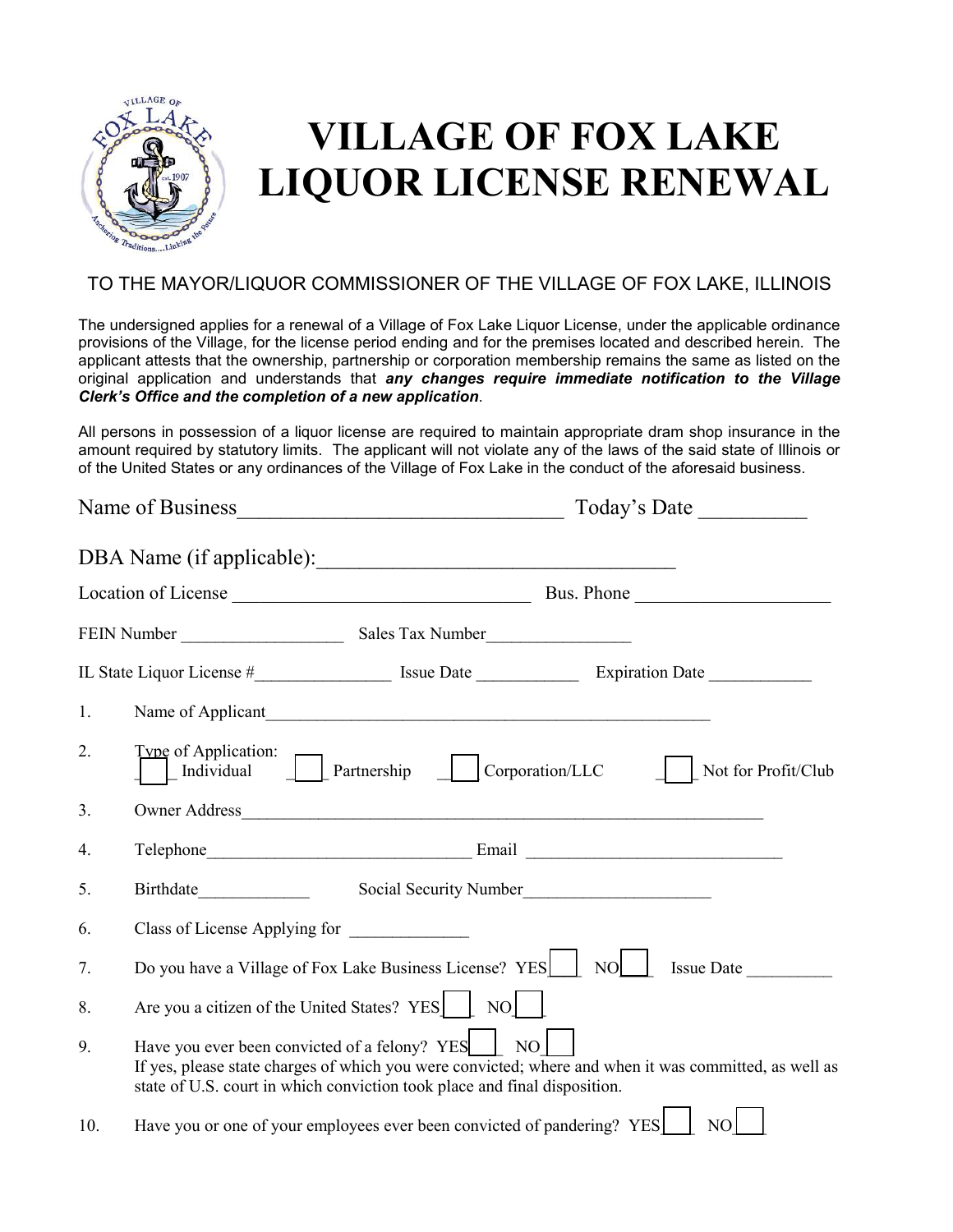| 12.  | in the previous licensing year?<br><b>YES</b><br>NO<br>Have you or one of your employees received a liquor related violation and/or have been required to<br>attend a Liquor Hearing required by the Village of Fox Lake Police Department or any other<br>jurisdiction either directly or as an interest in a corporation and/or partnership? |                                               |                                                                                                                                                                                                                                                                                                                                                                                                                                                                       |              |           |  |  |  |  |
|------|------------------------------------------------------------------------------------------------------------------------------------------------------------------------------------------------------------------------------------------------------------------------------------------------------------------------------------------------|-----------------------------------------------|-----------------------------------------------------------------------------------------------------------------------------------------------------------------------------------------------------------------------------------------------------------------------------------------------------------------------------------------------------------------------------------------------------------------------------------------------------------------------|--------------|-----------|--|--|--|--|
|      |                                                                                                                                                                                                                                                                                                                                                |                                               | $\begin{bmatrix} \begin{bmatrix} \begin{bmatrix} 1 & 1 & 1 \end{bmatrix} & \begin{bmatrix} 1 & 1 & 1 \end{bmatrix} \end{bmatrix} & \begin{bmatrix} 1 & 1 & 1 \end{bmatrix} \end{bmatrix}$ $\begin{bmatrix} \begin{bmatrix} 1 & 1 & 1 \end{bmatrix} & \begin{bmatrix} 1 & 1 & 1 \end{bmatrix} & \begin{bmatrix} 1 & 1 & 1 \end{bmatrix} & \begin{bmatrix} 1 & 1 & 1 \end{bmatrix} & \begin{bmatrix} 1 & 1 & 1 \end{bmatrix} & \begin{bmatrix} 1 & 1 & 1 \end{bmatrix}$ |              |           |  |  |  |  |
| 13.  |                                                                                                                                                                                                                                                                                                                                                | Partnership/Corporation Information Required. |                                                                                                                                                                                                                                                                                                                                                                                                                                                                       |              |           |  |  |  |  |
|      |                                                                                                                                                                                                                                                                                                                                                |                                               |                                                                                                                                                                                                                                                                                                                                                                                                                                                                       |              |           |  |  |  |  |
|      |                                                                                                                                                                                                                                                                                                                                                |                                               | B. Name of Partners/Corporation Officers/Stockholder/Directors:                                                                                                                                                                                                                                                                                                                                                                                                       |              |           |  |  |  |  |
|      |                                                                                                                                                                                                                                                                                                                                                | Name                                          | Address                                                                                                                                                                                                                                                                                                                                                                                                                                                               | $%$ Interest |           |  |  |  |  |
|      |                                                                                                                                                                                                                                                                                                                                                |                                               | the control of the control of the control of the control of the control of the control of                                                                                                                                                                                                                                                                                                                                                                             |              |           |  |  |  |  |
|      |                                                                                                                                                                                                                                                                                                                                                |                                               |                                                                                                                                                                                                                                                                                                                                                                                                                                                                       |              |           |  |  |  |  |
|      |                                                                                                                                                                                                                                                                                                                                                |                                               |                                                                                                                                                                                                                                                                                                                                                                                                                                                                       |              |           |  |  |  |  |
| 14.  |                                                                                                                                                                                                                                                                                                                                                | List ALL Managers or Supervisors:             | List all managers of persons who operates as a manager in the owners absence                                                                                                                                                                                                                                                                                                                                                                                          |              |           |  |  |  |  |
| Name |                                                                                                                                                                                                                                                                                                                                                | Address                                       | Title                                                                                                                                                                                                                                                                                                                                                                                                                                                                 | Cell Phone   | Hire Date |  |  |  |  |
|      |                                                                                                                                                                                                                                                                                                                                                |                                               |                                                                                                                                                                                                                                                                                                                                                                                                                                                                       |              |           |  |  |  |  |
|      |                                                                                                                                                                                                                                                                                                                                                |                                               |                                                                                                                                                                                                                                                                                                                                                                                                                                                                       |              |           |  |  |  |  |
|      |                                                                                                                                                                                                                                                                                                                                                |                                               |                                                                                                                                                                                                                                                                                                                                                                                                                                                                       |              |           |  |  |  |  |
| 15.  |                                                                                                                                                                                                                                                                                                                                                | Are the premises owned by the applicant? YES  | NO                                                                                                                                                                                                                                                                                                                                                                                                                                                                    |              |           |  |  |  |  |
|      |                                                                                                                                                                                                                                                                                                                                                | Are the premises leased by the applicant? YES | NO                                                                                                                                                                                                                                                                                                                                                                                                                                                                    |              |           |  |  |  |  |
|      |                                                                                                                                                                                                                                                                                                                                                |                                               |                                                                                                                                                                                                                                                                                                                                                                                                                                                                       |              |           |  |  |  |  |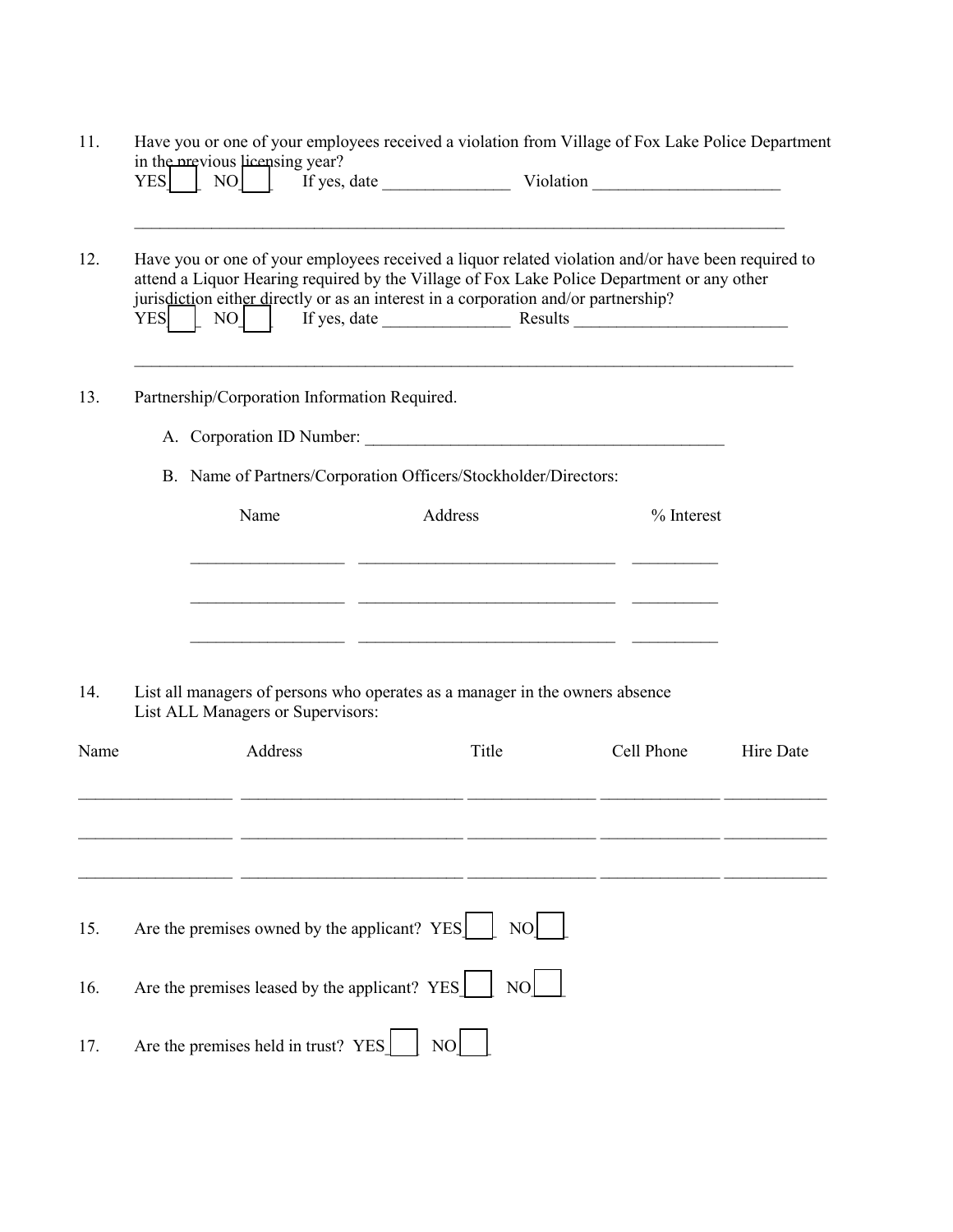|     | Name the trustees as follows:<br>Name                                                                                                                                                                                                                                                                                                      | Address |                                                                                                                                                                                       | Trust# |
|-----|--------------------------------------------------------------------------------------------------------------------------------------------------------------------------------------------------------------------------------------------------------------------------------------------------------------------------------------------|---------|---------------------------------------------------------------------------------------------------------------------------------------------------------------------------------------|--------|
|     |                                                                                                                                                                                                                                                                                                                                            |         |                                                                                                                                                                                       |        |
|     | Name the beneficiaries as follows:<br>Name                                                                                                                                                                                                                                                                                                 |         | Address                                                                                                                                                                               |        |
|     |                                                                                                                                                                                                                                                                                                                                            |         |                                                                                                                                                                                       |        |
| 18. |                                                                                                                                                                                                                                                                                                                                            |         | Have you ever been convicted of a gambling offense as prescribed by subsection (a) $(3)$ through (a)<br>(10) of Section 28-1 or by Section 28-3 of the Criminal Code of Illinois? YES | NO     |
|     |                                                                                                                                                                                                                                                                                                                                            |         | If yes, please state offense, date of conviction, sentence imposed and jurisdiction in which convicted.                                                                               |        |
| 19. | taxing period?<br><b>YES</b><br>NO                                                                                                                                                                                                                                                                                                         |         | Has a federal gaming device stamp or a federal wagering stamp been issued to applicant for the current                                                                                |        |
|     |                                                                                                                                                                                                                                                                                                                                            |         | Signature of Applicant                                                                                                                                                                |        |
|     |                                                                                                                                                                                                                                                                                                                                            |         | Title of Applicant                                                                                                                                                                    |        |
|     |                                                                                                                                                                                                                                                                                                                                            | By:     | President (if corporation)                                                                                                                                                            |        |
|     |                                                                                                                                                                                                                                                                                                                                            | By:     | Secretary (if corporation)                                                                                                                                                            |        |
|     | <b>VERIFICATION</b>                                                                                                                                                                                                                                                                                                                        |         |                                                                                                                                                                                       |        |
|     | the <i>(applicant position)</i> and have answered the questions in the application with a complete understanding of the questions asked and the answers given. The answers given<br>the $\qquad$<br>are true in substance and in fact are offered to induce the Liquor Control Commissioner to issue a liquor<br>License to the applicant. |         |                                                                                                                                                                                       |        |
|     |                                                                                                                                                                                                                                                                                                                                            |         |                                                                                                                                                                                       |        |

NOTARY PUBLIC

 $\frac{1}{2}$  , and the contract of the contract of the contract of the contract of the contract of the contract of the contract of the contract of the contract of the contract of the contract of the contract of the contract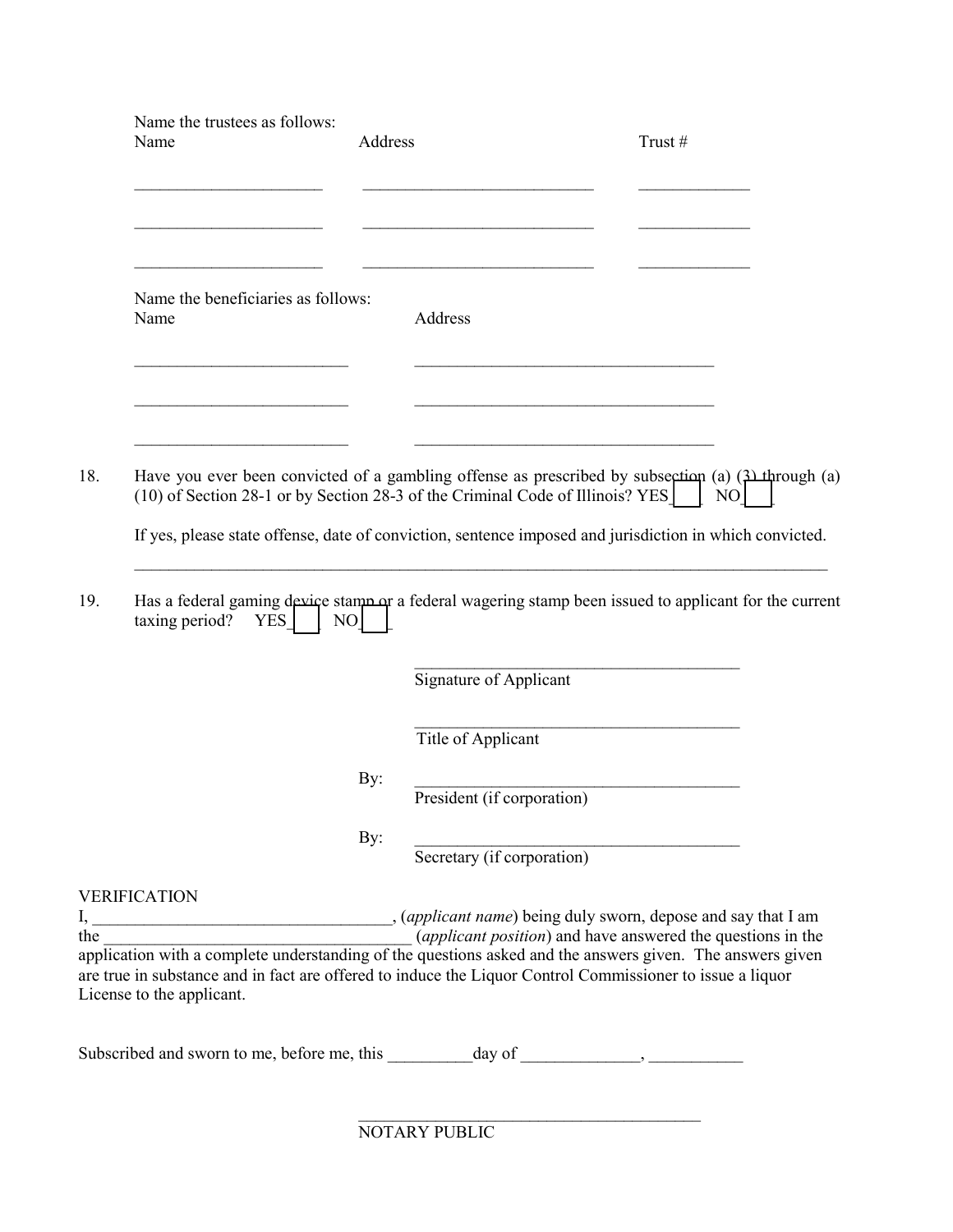#### **EMPLOYEE LIST**

List the FULL name and address of ALL employees involved in the sale or serving of alcohol. A copy of BASSET certificate for each must accompany this application.

#### ALL FIELDS ARE REQUIRED

| Name:           | Date of Hire:   Address City, State, Zip: |
|-----------------|-------------------------------------------|
|                 |                                           |
|                 |                                           |
| Position Title: | BASSET Issued Date & Expiration           |
|                 |                                           |
|                 |                                           |

| Name:           | Date of Hire:   Address City, State, Zip: |
|-----------------|-------------------------------------------|
|                 |                                           |
| Position Title: | BASSET Issued Date & Expiration           |
|                 |                                           |

| Name:           | Date of Hire:   Address City, State, Zip: |
|-----------------|-------------------------------------------|
|                 |                                           |
| Position Title: | BASSET Issued Date & Expiration           |

| Name:           | Date of Hire:   Address City, State, Zip: |
|-----------------|-------------------------------------------|
|                 |                                           |
|                 |                                           |
| Position Title: | BASSET Issued Date & Expiration           |
|                 |                                           |
|                 |                                           |

| Name:           | Date of Hire:   Address City, State, Zip: |
|-----------------|-------------------------------------------|
|                 |                                           |
| Position Title: | BASSET Issued Date & Expiration           |
|                 |                                           |

| Name:           | Date of Hire:   Address City, State, Zip: |
|-----------------|-------------------------------------------|
|                 |                                           |
|                 |                                           |
| Position Title: | BASSET Issued Date & Expiration           |
|                 |                                           |
|                 |                                           |

#### **ALL FIELDS MUST BE COMPLETED. IF FIELDS ARE LEFT BLANK THE APPLICATION WILL NOT BE PROCESSED AND THE ISSUANCE OF THE LICENSE MAY BE DELAYED.**

It shall be the duty of the licensee to supplement the original application from time to time so as to supply complete information on changes to information supplied on the application, including, but not limited to, officers, owners, managers, sellers or servers. Such supplemental information shall be provided to the Village Clerk within three (3) business days after any change occurs. (Ord. 2016-18, 5-24-2016)

| Acknowledgement of the requirement's in the Ordnance above |  |  |  |  |  |
|------------------------------------------------------------|--|--|--|--|--|
| Representative).                                           |  |  |  |  |  |